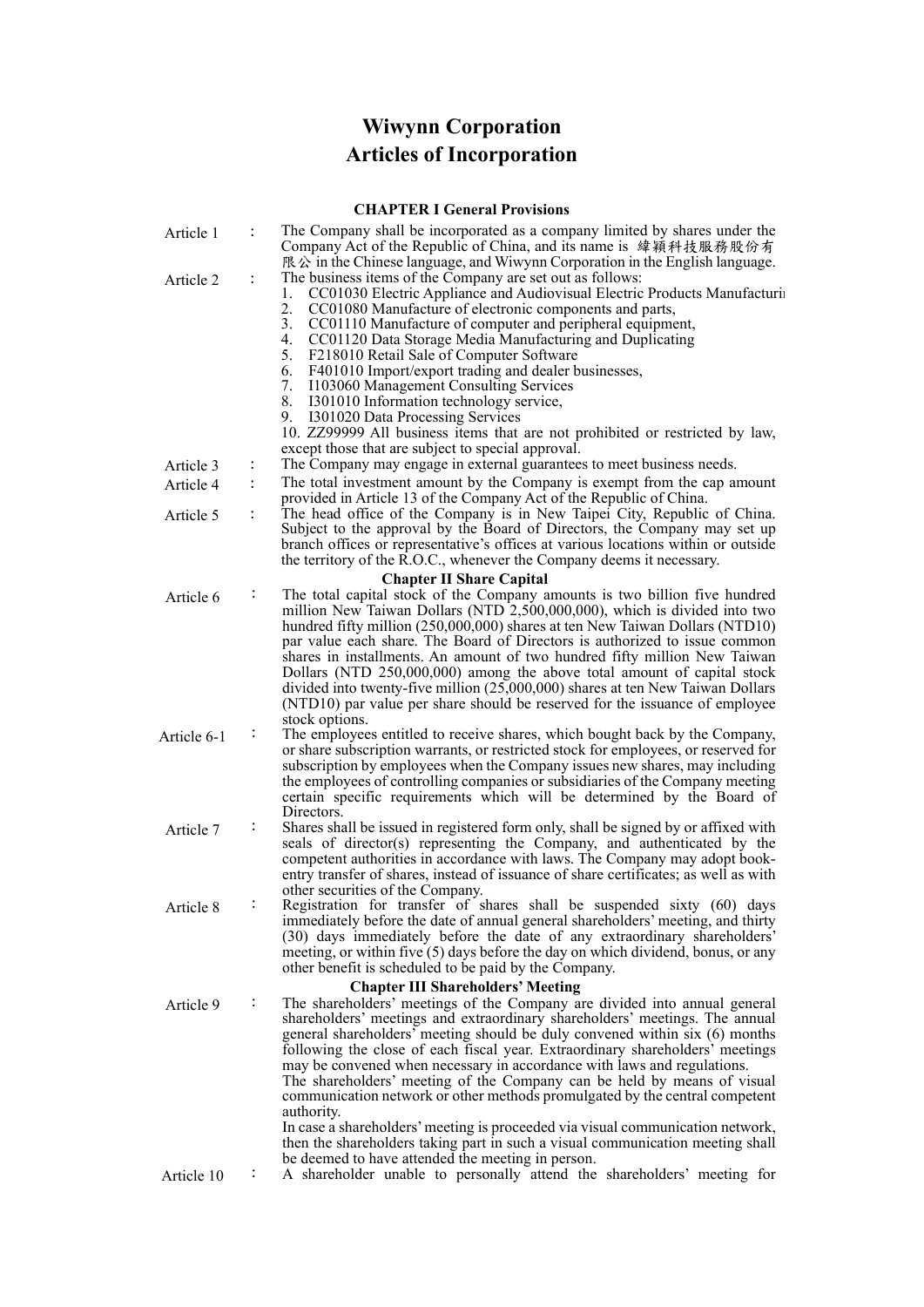| Article 11 |                | whatever cause may vote by proxy with a duly executed appointment form<br>issued by the Company specifying the authorized powers.<br>Except as otherwise provided by laws and regulations, each shareholder of the<br>Company is entitled to one vote per share.<br>The shareholders' meeting shall adopt the electronic voting system as one of the                                                                                                                                                                                               |
|------------|----------------|----------------------------------------------------------------------------------------------------------------------------------------------------------------------------------------------------------------------------------------------------------------------------------------------------------------------------------------------------------------------------------------------------------------------------------------------------------------------------------------------------------------------------------------------------|
| Article 12 |                | methods for exercising the voting rights, and the method of exercising the voting<br>rights shall be stated in the notice of shareholders' meeting.<br>Except as otherwise provided by the relevant laws or regulations, shareholders<br>may take action on a matter at a shareholders' meeting if a quorum of fifty<br>percent (50%) or more of the outstanding shares of the Company exists. If a<br>quorum exists, action on a matter is approved if more than fifty percent $(50\%)$<br>votes being represented at a meeting favor the action. |
| Article 13 |                | (Deleted)                                                                                                                                                                                                                                                                                                                                                                                                                                                                                                                                          |
| Article 14 | $\ddot{\cdot}$ | <b>Chapter IV Directors and Audit Committee</b><br>The Company should have seven $(7)$ to nine $(9)$ directors and adopt the<br>candidate nomination system. Directors are elected by the shareholders from a<br>roster of director candidate announced by the Company. Each director will<br>serve an office term of three years and may be re-elected.                                                                                                                                                                                           |
|            |                | The Company should purchase liability insurance for the directors to protect<br>them against potential liabilities arising from exercising directors' duties during<br>their terms of office.                                                                                                                                                                                                                                                                                                                                                      |
|            |                | The aforesaid Board of Directors shall be composed of at least three (3)<br>independent directors, who will be elected at the shareholders' meeting from a<br>roster of the independent director candidate. With respect to the independent<br>director's profession, holding shares, work restriction, nomination and election<br>method and other matters, all should be preceded by relevant regulations set by<br>the securities authority.                                                                                                    |
|            |                | The Board of Directors may set up functional committees, of which the<br>establishment and authority shall be conducted in accordance with the relevant<br>laws and regulations.                                                                                                                                                                                                                                                                                                                                                                   |
|            |                | Pursuant to Article 14-4 of the Securities and Exchange Act, the Company shall<br>establish an Audit Committee. The Audit Committee shall be composed of all<br>independent directors.                                                                                                                                                                                                                                                                                                                                                             |
| Article 15 |                | The number of members, terms, authority and rules of meeting of the audit<br>committee shall be stipulated in the Audit Committee Charter.<br>The Board of Directors shall consist of the directors of the Company; the<br>chairman of the Board of Directors represents the Company and shall be elected<br>from among the directors by a majority vote in a meeting attended by over two-<br>thirds of the directors; the Company may elect a vice chairman of the Board of                                                                      |
| Article 16 | $\ddot{\cdot}$ | Directors based on business need.<br>Each director shall be notified at least seven days in advance of the reasons for<br>calling a Board of Directors meeting. In emergency circumstances, however, a<br>meeting may be called on shorter notice.                                                                                                                                                                                                                                                                                                 |
|            |                | The aforesaid meeting notice may be prepared in either written or electronic<br>format.                                                                                                                                                                                                                                                                                                                                                                                                                                                            |
| Article 17 |                | In case the Chairman of the Board of Directors is on leave or unable to represent<br>the Company or perform his or her functions for whatever cause, he or she may<br>appoint another director as proxy in accordance with Paragraph 3 of Article 208<br>of the Company Act. If that director is not able to attend a meeting in person,<br>he or she may appoint another director as proxy. A director may serve as proxy                                                                                                                         |
| Article 18 | ÷              | for only one other director.<br>The Board of Directors is authorized to determine the compensation for all<br>Directors, taking into account the extent and value of the services provided for<br>the management of the Corporation and the standards of the industry within the<br>R.O.C. and overseas.                                                                                                                                                                                                                                           |
|            |                | <b>Chapter V Managerial Officers</b>                                                                                                                                                                                                                                                                                                                                                                                                                                                                                                               |
| Article 19 |                | The Company will have one or more general managers, whose appointment,<br>discharge and remuneration will be determined in accordance with Article 29<br>of the Company Act of the Republic of China. Subject to the authority<br>prescribed by the Board of Directors, the officers shall be empowered to<br>manage the operation of the Company and to sign relevant business documents<br>for the Company.                                                                                                                                      |
|            |                | <b>Chapter VI Accounting</b>                                                                                                                                                                                                                                                                                                                                                                                                                                                                                                                       |
| Article 20 | ÷              | After the end of each fiscal year, in accordance with the Company Act, the<br>following reports shall be prepared by the Board of Directors, and be submitted<br>to the annual regular shareholders' meeting for acceptance.                                                                                                                                                                                                                                                                                                                       |